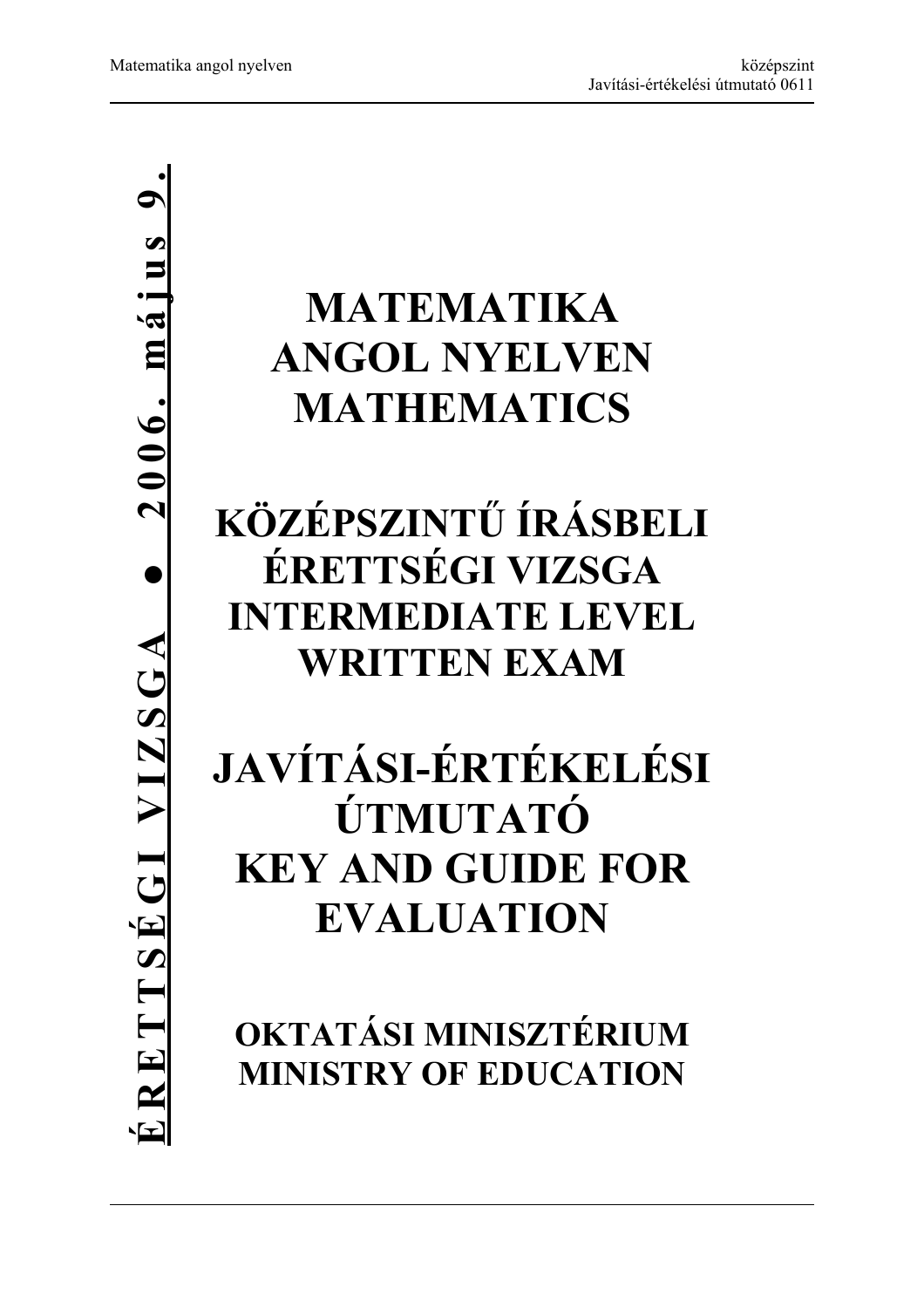## **Important Information**

### **Formal requirements:**

- The papers must be assessed in **pen and of different colour** than the one used by the candidates. Errors and flaws should be indicated according to ordinary teaching practice.
- The first one among the shaded rectangles next to each question contains the maximal score for that question. The **score** given by the examiner should be entered into the other **rectangle**.
- **In case of correct solutions**, it is enough to enter the maximal score into the corresponding rectangle.
- In case of faulty or incomplete solutions, please indicate the corresponding partial scores within the body of the paper.

#### **Substantial requirements:**

- In case of some problems there are more than one solutions outlined with the corresponding marking schemes. However, if you happen to come across with some **solution different** from those in the assessment bulletin, please identify the parts equivalent to those in the solution provided here and do your marking accordingly.
- The scores in this assessment bulletin can be split further. Keep in mind, however, that the number of points awarded for any item can be an integer number only.
- In case of a correct answer and a valid argument the maximal score can be awarded even if the actual solution is **less detailed** than that in this bulletin.
- If there is a **calculation error** or any other flaw in the solution, then the score should be deducted for the actual item where the error has occured. If the candidate is going on working with the faulty intermediate result and the problem has not been changed essentially due to the error, then the subsequent partial scores should be given out.
- If there is a **fundamental error** within an item (these are separated by double lines in this bulletin), even formally correct steps should not be awarded by any points, whatsoever. However, if the candidate is using the wrong result obtained by the invalid argument throughout the subsequent steps correctly, they should be given the maximal score for the remaing parts if the problem has not been changed essentially due to the error.
- If a **measuring unit** occurs in braces in this bulletin, the solution is complete even if the candidate does not indicate this unit.
- If there are more than one attempts to solve a problem, there is **just one** of them (with the highest score) that can be considered in the final assesment.
- You should **not give out any bonus points** (points beyond the maximal score for a solution or for some part of the solution).
- You should not reduce the score for erroneous calculations or steps unless its results are actually used by the candidate in the course of the solution.
- **There are only 2 questions to be marked out of the 3 in part II/B of this exam paper.** Hopefully, the candidate has entered the number of the question not to be markad in the square provided for this purpose. Accordingly, this question should not be assessed even if there is some kind of solution written down in the paper. Should there be any ambiguity about the student's request with respect to the question not to be checked, it is the last one in this problem set, by default, that should not be marked.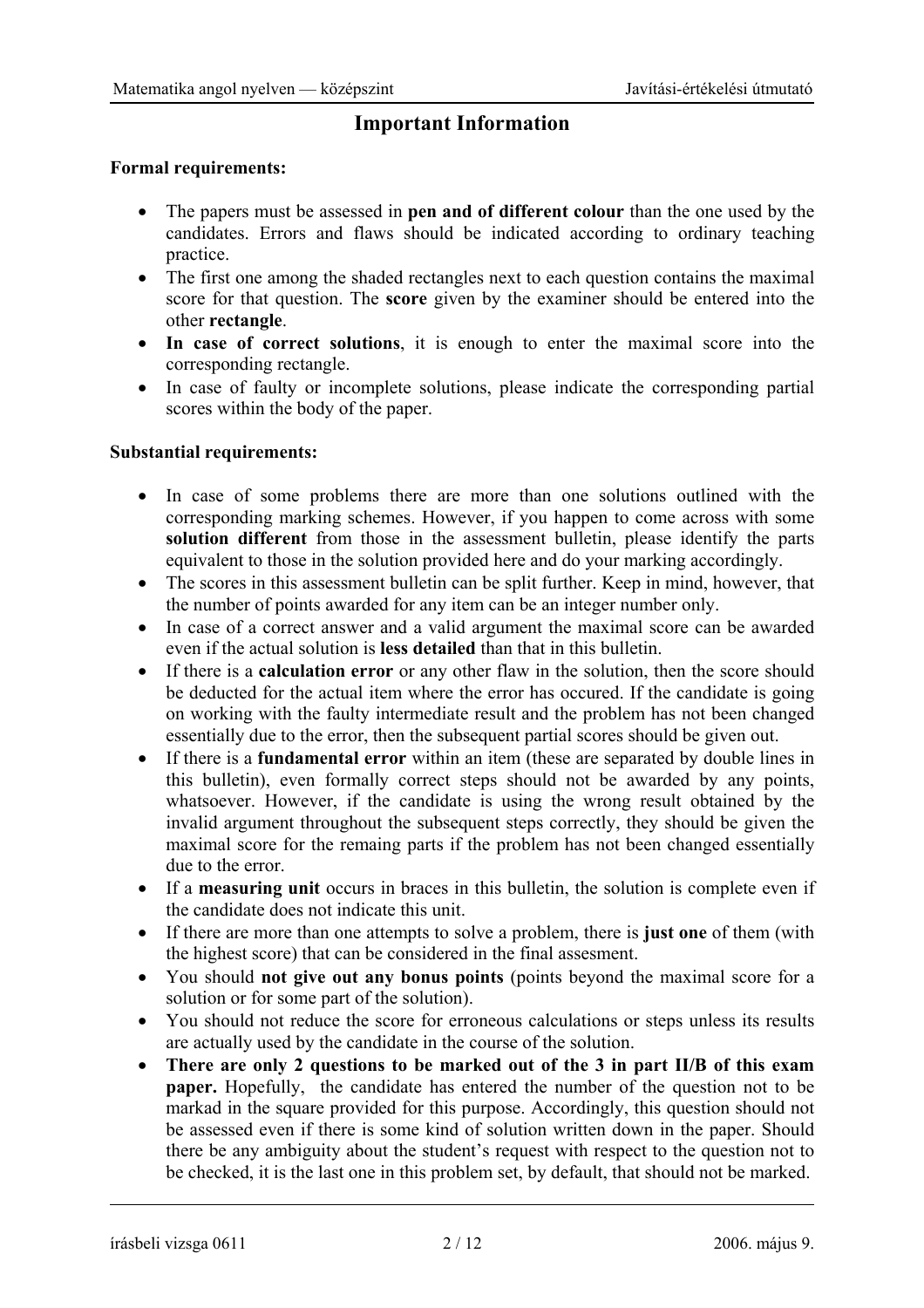**I. I. I. I.** 

| $A \cap B = \{12; 16; 20\}$ |               | 2 points | If the candidate finds<br>two of the elements<br>correctly, 1 point may be<br>given. |
|-----------------------------|---------------|----------|--------------------------------------------------------------------------------------|
|                             | <b>Total:</b> | 2 points | The elements of the sets<br>$\mid$ A and B should not be<br>given any credit.        |

| $\bigwedge$                                        |                 |                                                                                                        |
|----------------------------------------------------|-----------------|--------------------------------------------------------------------------------------------------------|
| The leg is<br>$3 \sin 42^{\circ} \approx 2.01$ cm. |                 | $\begin{array}{c c} \n\mid & 2 \text{ points} & \n\end{array}$ The leg: 1 point,<br>rounding: 1 point. |
|                                                    | Total: 2 points |                                                                                                        |

| 3.       |          |
|----------|----------|
| a) true  | point    |
| b) false | point    |
| c) true  | point    |
| d) false | point    |
| Total:   | 4 points |

| The mode is 174.   | point    |  |
|--------------------|----------|--|
| The median is 173. | point    |  |
| Total:             | 2 points |  |

| $3y-x=3$ or $y=\frac{1}{3}x+1$<br>$(x \in [-9, 9])$ | 3 points | In case of partially<br>correct answer both the<br>slope and the y-intercept<br>are worth 1 point each.                      |
|-----------------------------------------------------|----------|------------------------------------------------------------------------------------------------------------------------------|
| <b>Total:</b>                                       | 3 points | The 3 points are due<br>even if the candidate<br>gives the formula of the<br>mapping insted of the<br>equation of the graph. |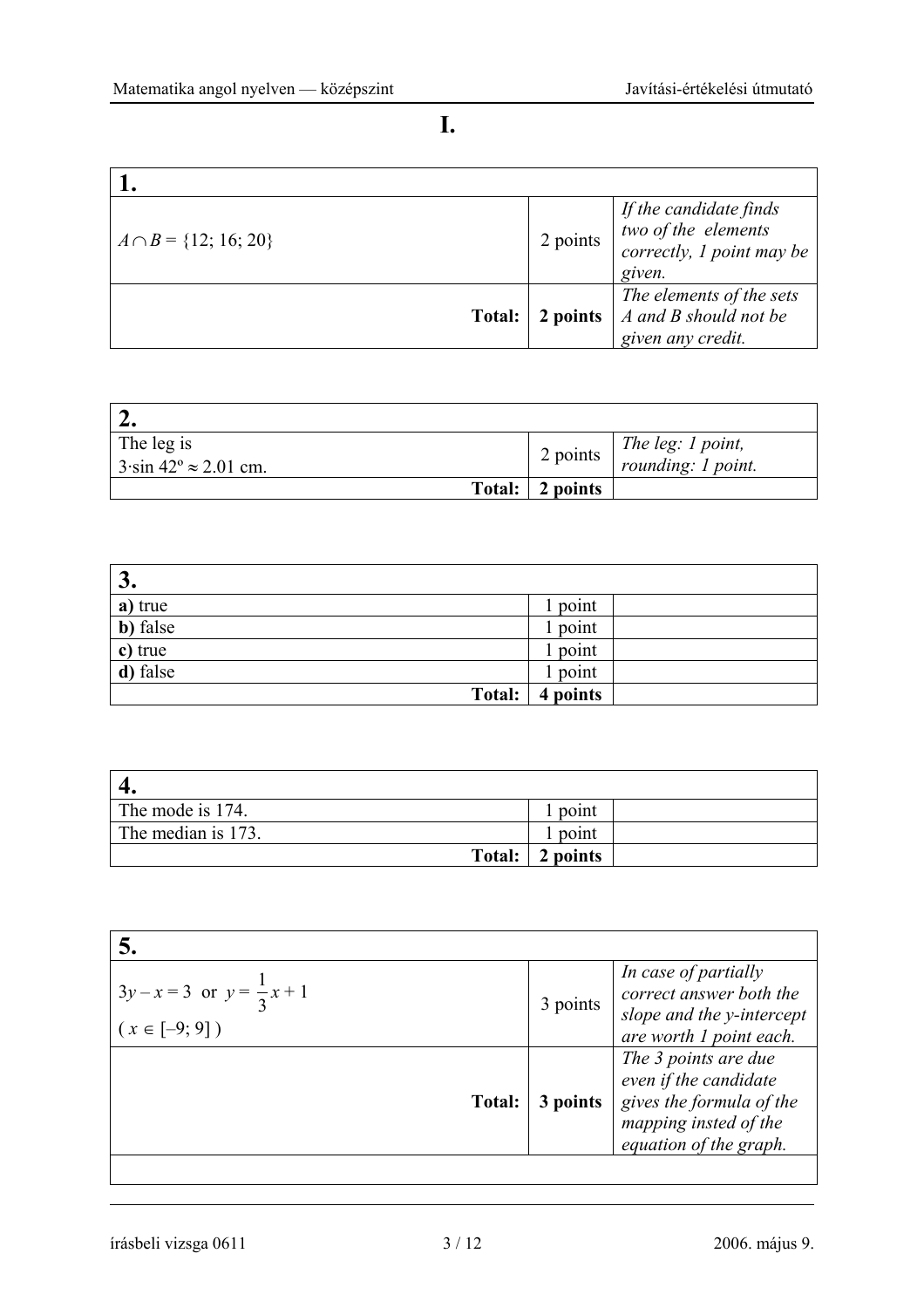| 6.                                                   |               |           |                                                           |
|------------------------------------------------------|---------------|-----------|-----------------------------------------------------------|
| $\mathcal{C}$<br>$\mathbf{B}$<br>A<br>D<br>${\bf F}$ | G             | ${\bf E}$ |                                                           |
| Diagram                                              |               | 1 point   | This point may be given<br>for a correct diagram<br>only. |
| The sum of the degrees is 14.                        |               | 1 point   |                                                           |
|                                                      | <b>Total:</b> | 2 points  |                                                           |

| Not every grandma is in fond of her grandchild.<br>or:<br>There is a grandma who does not like her grandchild. | 2 points        | $\int$ <i>Any correct answer is</i> worth 2 points. |
|----------------------------------------------------------------------------------------------------------------|-----------------|-----------------------------------------------------|
| Total:                                                                                                         | <i>l</i> points |                                                     |

| The index is equal to $-\frac{1}{2}$ . | 2 points | The index may be given<br>in any correct form.                 |
|----------------------------------------|----------|----------------------------------------------------------------|
| Total:                                 | 2 points | If the answer is $10^{-2}$<br>then 1 point should be<br>given. |

| The range is $-1 \le y \le 3$ , y is a real number.<br>or |        |          | 2 points $\begin{cases} \text{Specificity} \\ \text{not necessary.} \end{cases}$ |
|-----------------------------------------------------------|--------|----------|----------------------------------------------------------------------------------|
|                                                           | Total: | 2 points |                                                                                  |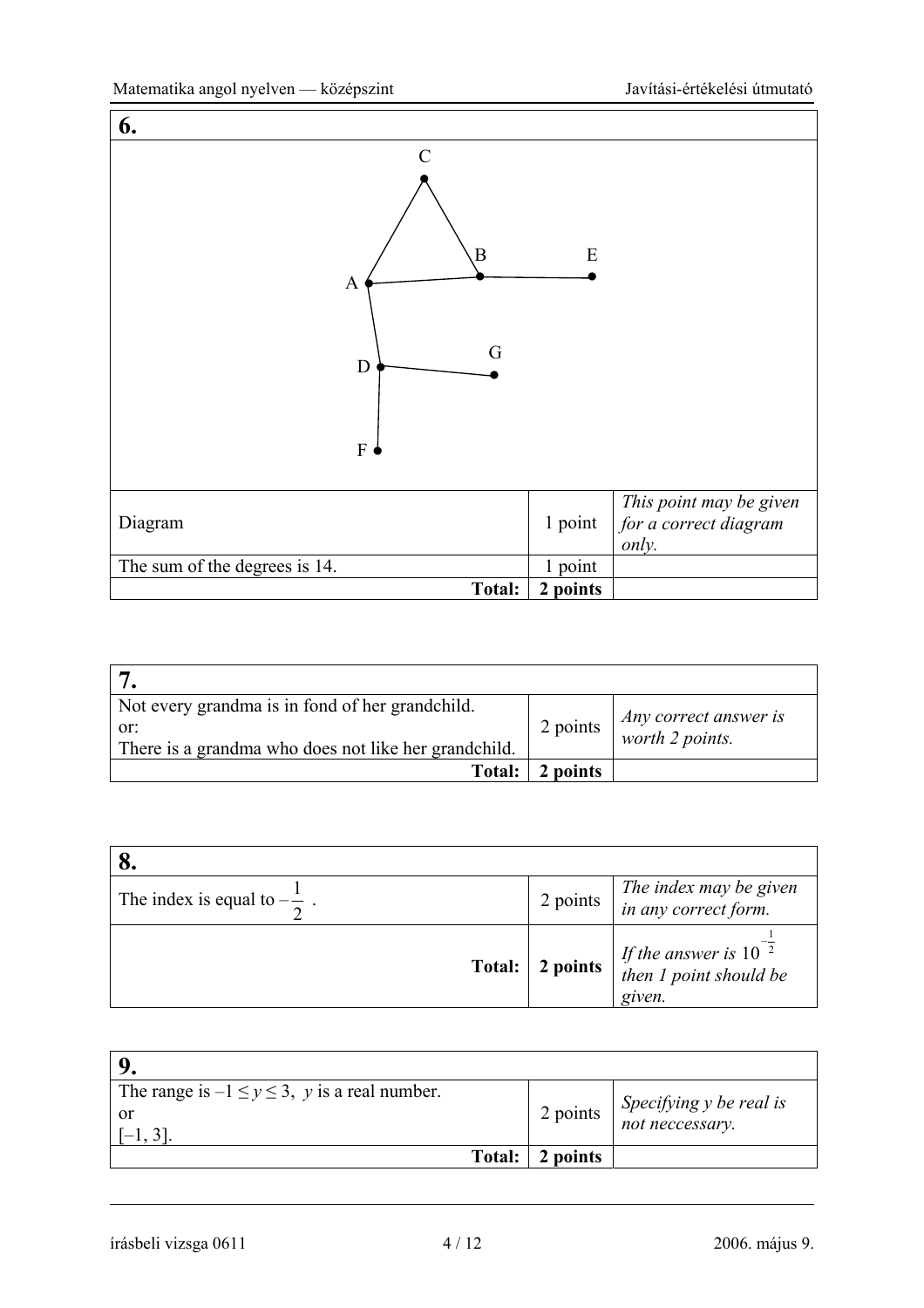| 10.                                                |          |                                                                                                                                                        |
|----------------------------------------------------|----------|--------------------------------------------------------------------------------------------------------------------------------------------------------|
| The number of possible arrangements is equal to 12 | 3 points |                                                                                                                                                        |
| $(=3.2.1.2)$ .                                     |          |                                                                                                                                                        |
| <b>Total:</b>                                      | 3 points | If the candidate is listing<br>the arrangements and<br>the list is incomplete but<br>there are at least<br>6 correct items then<br>point may be given. |

| The number of outcomes is 90.                      | point   |  |
|----------------------------------------------------|---------|--|
| The number of favourable outcomes is 9.            | point   |  |
| The probability is equal to $\frac{9}{90} = 0.1$ . | 1 point |  |
| Total:                                             | points  |  |

| 12.                                                                         |         |                                                                                                    |
|-----------------------------------------------------------------------------|---------|----------------------------------------------------------------------------------------------------|
| The equation of the circle is $(x + 2)^{2} + (y - 1)^{2} = 25$ .            | point   |                                                                                                    |
| Substituting the cordinates of the point $P(1, -3)$ one<br>gets $25 = 25$ , | 1 point | The candidate might<br>calculate the distance of<br>the point $P$ and the<br>centre of the circle. |
| Therefore, the point $P$ is lying on the circle.                            | point   |                                                                                                    |
| <b>Total:</b>                                                               | points  |                                                                                                    |

írásbeli vizsga 0611 5 / 12 2006. május 9.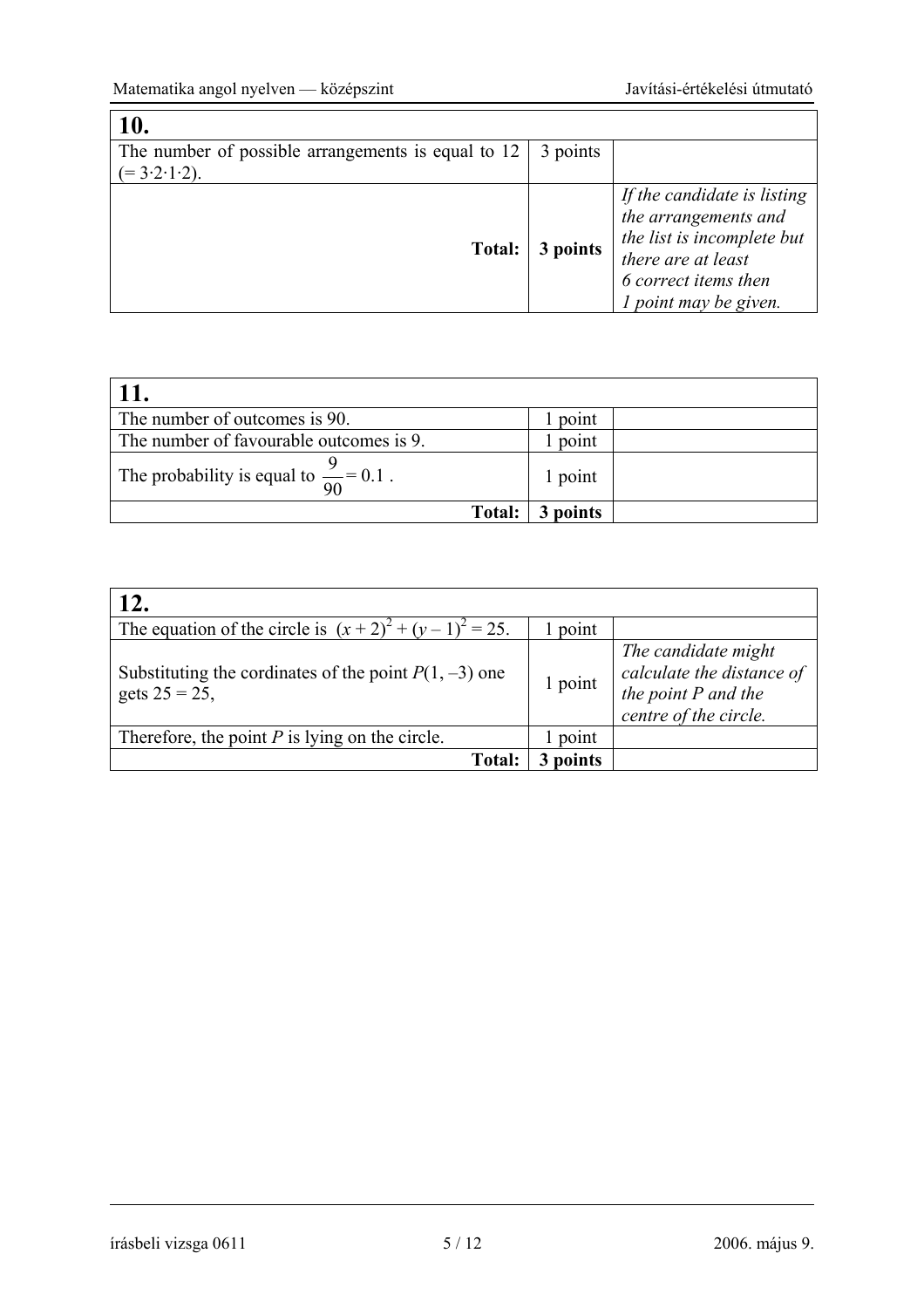**II./A** 

| 13.                                                                |                  |                                                                                                      |
|--------------------------------------------------------------------|------------------|------------------------------------------------------------------------------------------------------|
| By the respective domains of the logarithm and the                 |                  |                                                                                                      |
| square root one gets $x > \frac{2}{3}$ and $x > \frac{7}{4}$ ,     | 1 point*         |                                                                                                      |
| and thus the domain of the equation is the set $x > \frac{7}{4}$ . | 1 point*         |                                                                                                      |
| By the laws of logarithms                                          |                  |                                                                                                      |
| $lg(\sqrt{3x-2} \cdot \sqrt{4x-7}) = lg2$ .                        | 2 points         |                                                                                                      |
| The ten base logarithm function is strictly monotone               |                  | This point is due even if                                                                            |
| and thus                                                           | 1 point          | the explanation is                                                                                   |
| $\sqrt{3x-2}\cdot\sqrt{4x-7}=2$ .                                  |                  | missing.                                                                                             |
| Squaring                                                           | 1 point          |                                                                                                      |
| $(3x-2)\cdot(4x-7)=4$ .                                            |                  |                                                                                                      |
| Multiplying and collecting the terms<br>$12x^2 - 29x + 10 = 0$ .   | 2 points         |                                                                                                      |
| The solutions of the equation are                                  |                  |                                                                                                      |
| $x_1 = 2$ ; $x_2 = \frac{10}{24} \left( = \frac{5}{12} \right)$ .  | 2 points         |                                                                                                      |
| Equality holds when $x_1 = 2$ is plugged.                          | 1 point          |                                                                                                      |
| $x_2 = \frac{5}{12}$ does not satisfy the equation.                | 1 point          | * If the domain is not<br>stated but the check is<br>correct then these<br>2 points should be given. |
|                                                                    | Total: 12 points |                                                                                                      |

| 14. a)                                                                                                                           |          |                                                                                                       |
|----------------------------------------------------------------------------------------------------------------------------------|----------|-------------------------------------------------------------------------------------------------------|
| We write the cosine rule for the length AB of the<br>umbrella: $AB^2 = 25^2 + 60^2 - 2 \cdot 25 \cdot 60 \cdot \cos 120^\circ$ . | 3 points | 2 points for realizing the<br>relevance of the cosine<br>rule and 1 more for<br>correct substitution. |
| $AB^2 = 5725$                                                                                                                    | 1 point  |                                                                                                       |
| $AB = \sqrt{5725} \approx 76$ cm is the length of the umbrella.                                                                  | 1 point  |                                                                                                       |
| <b>Total:</b>                                                                                                                    | points   |                                                                                                       |

írásbeli vizsga 0611 6 / 12 2006. május 9.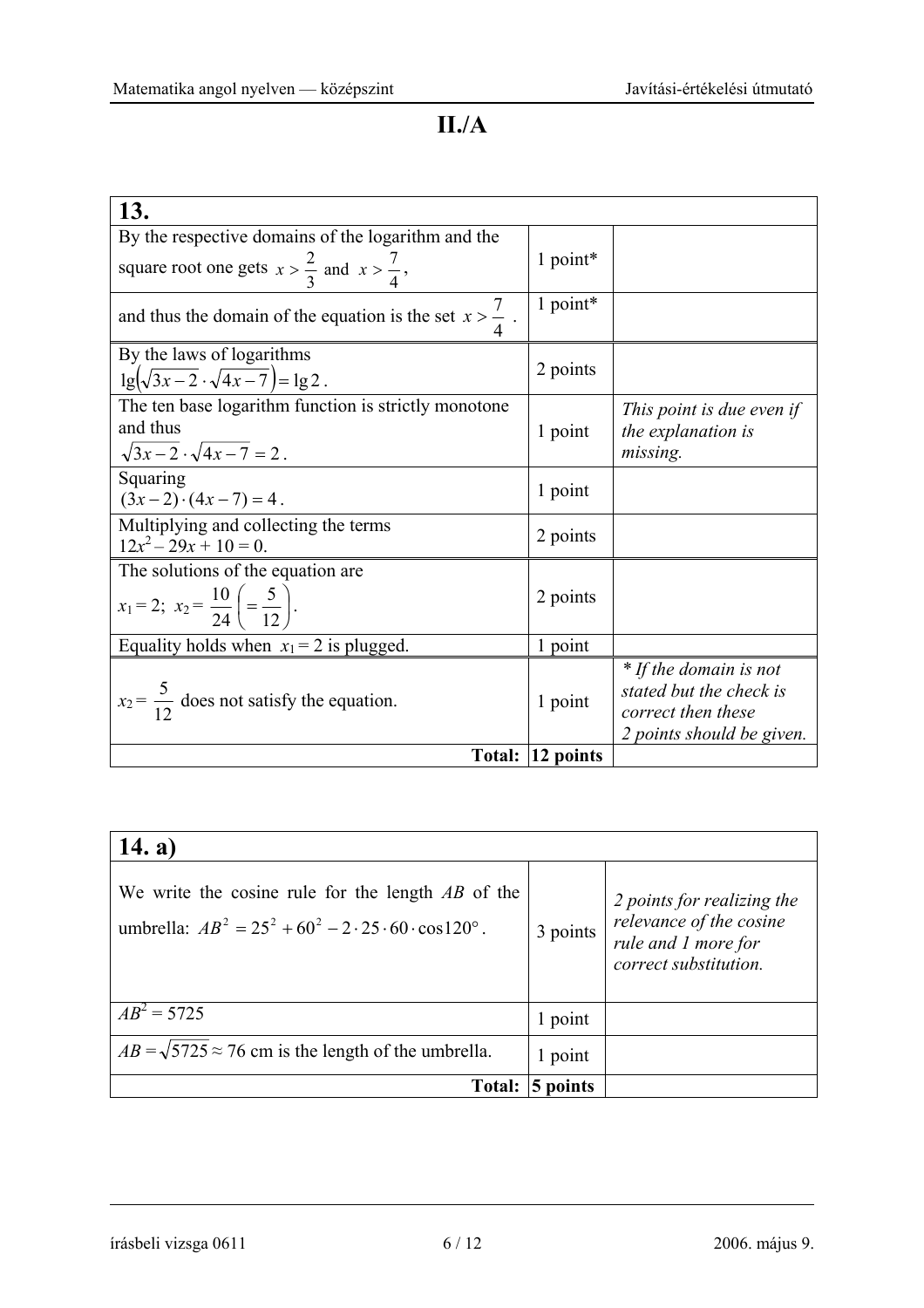$\bar{r}$ 

| 14. $b$ )                                                                                                      |          |                                                                                                     |
|----------------------------------------------------------------------------------------------------------------|----------|-----------------------------------------------------------------------------------------------------|
| If x is the length of the part of the string from the<br>endpoint A, then that of the other part is $85 - x$ . | 1 point  | This point is due even if<br>the coresponing division<br>is clear from the<br>Pithagorean equation. |
| Writing down Pithagoras' theorem in the right                                                                  |          |                                                                                                     |
| triangle yields $x^2 + (85 - x)^2 = 5725$ .                                                                    | 1 point  |                                                                                                     |
| $x^{2} + 85^{2} + x^{2} - 170x = 5725$ .                                                                       | 1 point  | For the squaring.                                                                                   |
| $x^2-85x+750=0$ .                                                                                              | 1 point  | For collecting the terms.                                                                           |
| The roots of this quadratic are 75 and 10.                                                                     | 2 points |                                                                                                     |
| The distance of the right angle vertex from the                                                                |          |                                                                                                     |
| endpoint $A$ is either 75 cm or 10 cm.                                                                         | 1 point  |                                                                                                     |
| <b>Total:</b>                                                                                                  | 7 points |                                                                                                     |

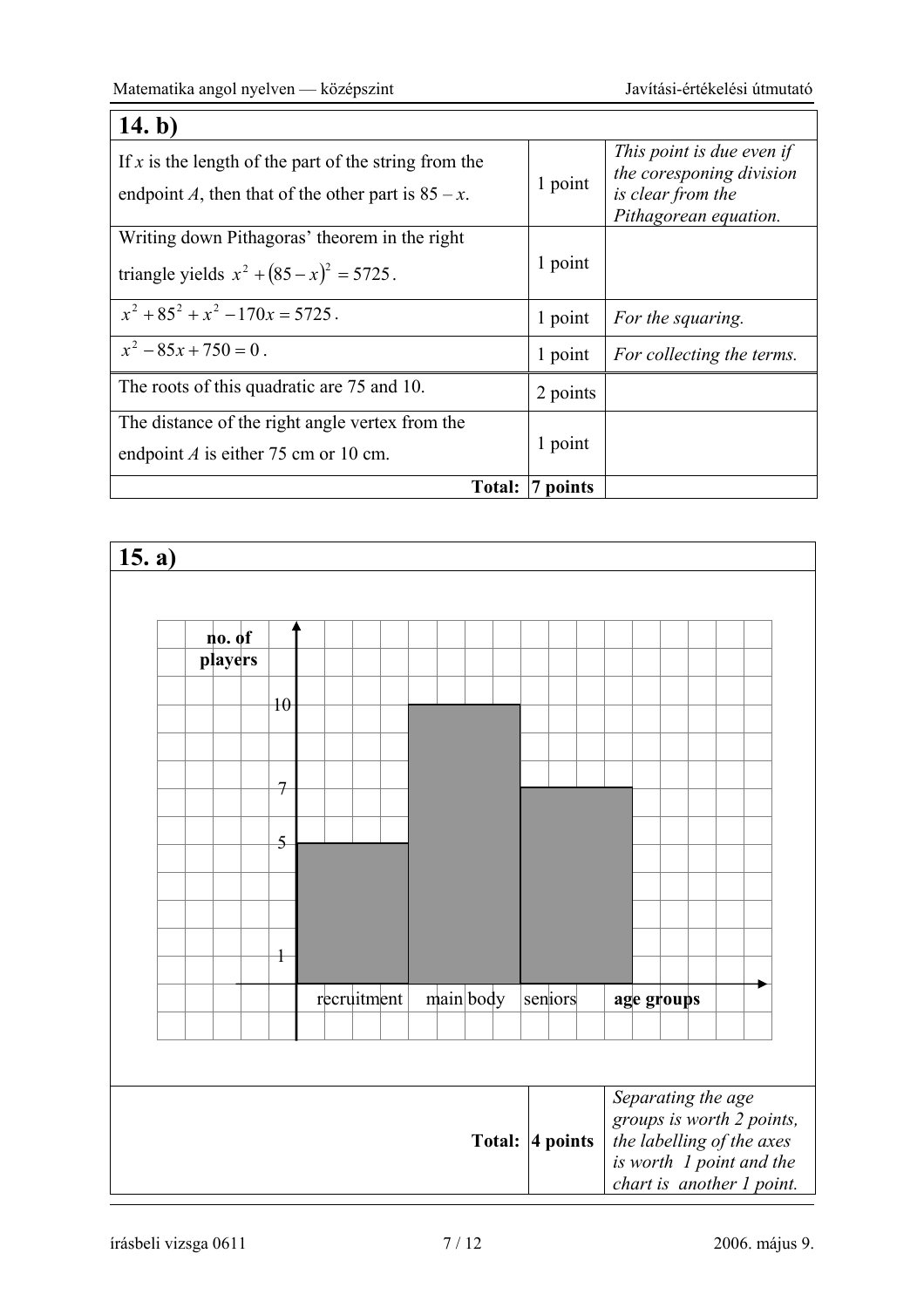÷

| 15. b)                                                                                            |          |                               |
|---------------------------------------------------------------------------------------------------|----------|-------------------------------|
| The mean age of the team is                                                                       |          |                               |
| $19 + 20 + 3 \cdot 21 + 2 \cdot 22 + 3 \cdot 23 + 24 + 4 \cdot 25 + 3 \cdot 26 + 27 + 3 \cdot 28$ |          | In case of any<br>computation |
| 22                                                                                                | 3 points | error at most                 |
| $=$ $\frac{528}{22}$ = 24 years.                                                                  |          | 2 points may<br>be given.     |
| <b>Total:</b>                                                                                     | points   |                               |

| 15. c)                                                                                                                                                                                                      |                    |                                                                                                                                                                                                        |
|-------------------------------------------------------------------------------------------------------------------------------------------------------------------------------------------------------------|--------------------|--------------------------------------------------------------------------------------------------------------------------------------------------------------------------------------------------------|
| There are $\begin{pmatrix} 4 \\ 2 \end{pmatrix}$ ( = 6) ways to choose 2 out of the four<br>25 years old players and $\binom{3}{2}$ ( = 3) ways to choose 3 points<br>2 out of the three 28 years old ones. |                    | The correct urn model is<br>worth 1 point and the two<br>cases are worth 1 point<br>each. (If there are no<br>combinatorial terms but<br>the correct answer, full<br>credit should still be<br>given.) |
| There are $6 \cdot 3 \cdot 1 = 18$ ways to choose the 5 players.                                                                                                                                            | 2 points           |                                                                                                                                                                                                        |
|                                                                                                                                                                                                             | Total: $ 5$ points | There can be at most<br>2 points given if the<br>explanation is missing.                                                                                                                               |

## írásbeli vizsga 0611 8 / 12 2006. május 9.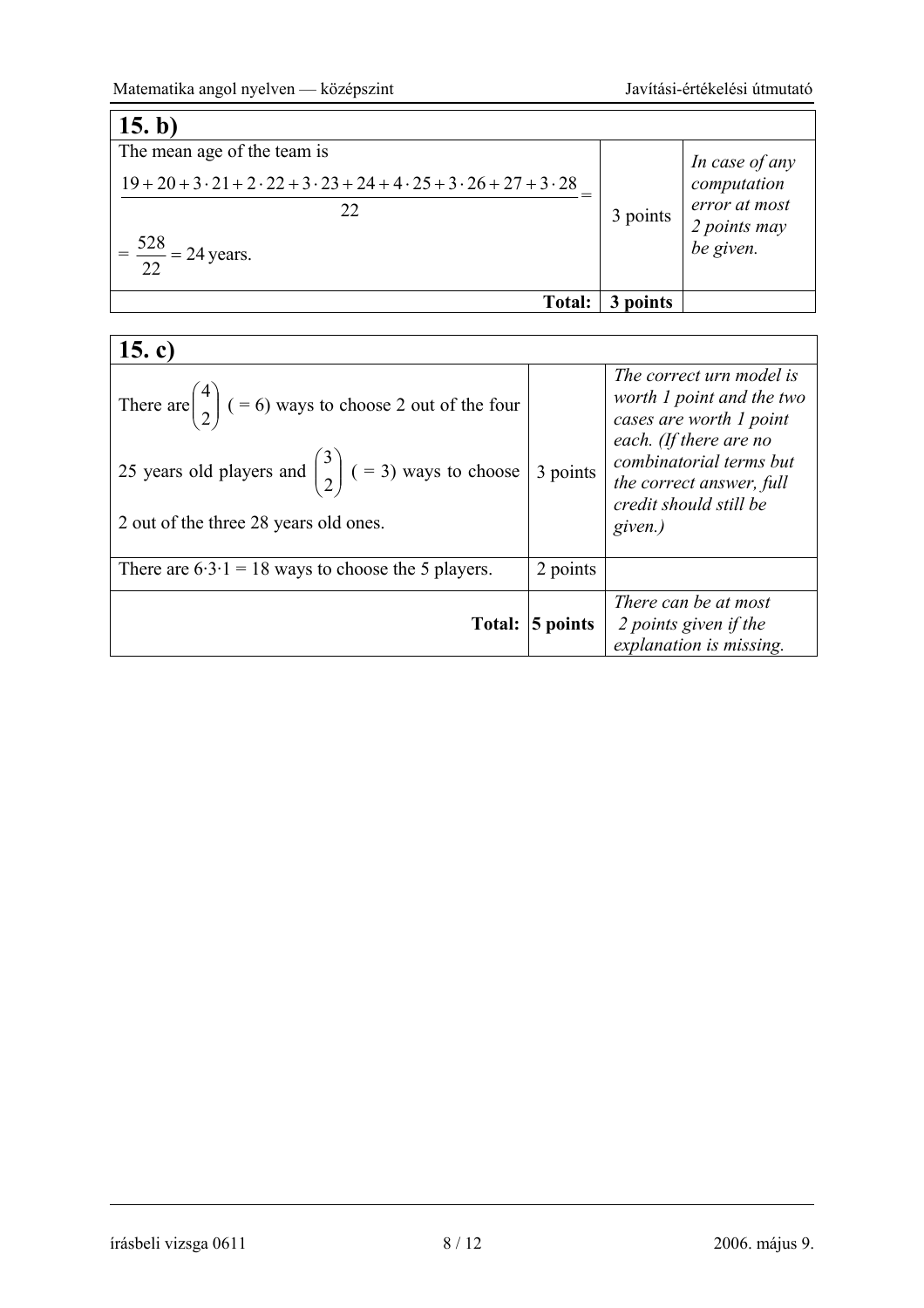**II./B** 

| 16. $a)$                                                                                      |          |                                                                                                |
|-----------------------------------------------------------------------------------------------|----------|------------------------------------------------------------------------------------------------|
| 2.5% of 20 000 Ft is the comission.                                                           | 1 point  |                                                                                                |
| The exchange for 19 500 Ft is 19 500 $146 =$<br>2 847 000 lej.                                | 2 points | 284.7 NEW LEJ may<br>also be accepted.                                                         |
| Total:                                                                                        | 3 points |                                                                                                |
| 16. $b)$                                                                                      |          |                                                                                                |
| 300 NEW LEJ = $3000000$ lej                                                                   | 1 point  |                                                                                                |
| If this is the exchange for $x \nFt$ , one may write<br>$x \cdot 0.975 \cdot 146 = 3000000$ . | 3 points |                                                                                                |
| Hence $x = 21075$ Ft.                                                                         | 1 point  |                                                                                                |
| <b>Total:</b>                                                                                 | 5 points | If there is a computation<br>error then at most<br>4 points may be given.                      |
| 16. c)                                                                                        |          |                                                                                                |
| 1 NEW LEJ = $\frac{10000}{146}$ Ft = 68.49 Ft                                                 | 3 points | Computation errors or<br>rounding errors should<br>be penalized by 1-1<br>point, respectively. |
| Total:                                                                                        | 3 points |                                                                                                |
| 16. $d)$                                                                                      |          |                                                                                                |
| There are $\binom{8}{4}$ ways to select four out of the eight                                 | 1 point  | Stating that each<br>selection is equally                                                      |
| coins so the number of outcomes is 70.                                                        |          | probable is not required.                                                                      |
| Given are the four denominations any favourable                                               |          |                                                                                                |
| outcome is of the form $90 = 50 + 20 + 10 + 10$ .                                             | 1 point  |                                                                                                |
| There is one way to pick the single 50, three ways to                                         |          |                                                                                                |
| choose one out of the three 20-bani coins, finally                                            |          |                                                                                                |
| there are six ways to choose the two 10-bani coins                                            | 2 points |                                                                                                |
| from a supply of four.                                                                        |          |                                                                                                |
| There are $1.3.6 = 18$ ways for the cashier to collect                                        |          |                                                                                                |
| the 90 NEW BANI change altogether.                                                            | 1 point  |                                                                                                |
| The probability is hence $\frac{18}{70} \approx 0.2571$ .                                     | 1 point  |                                                                                                |
| Total:                                                                                        | 6 points |                                                                                                |

írásbeli vizsga 0611 9 / 12 2006. május 9.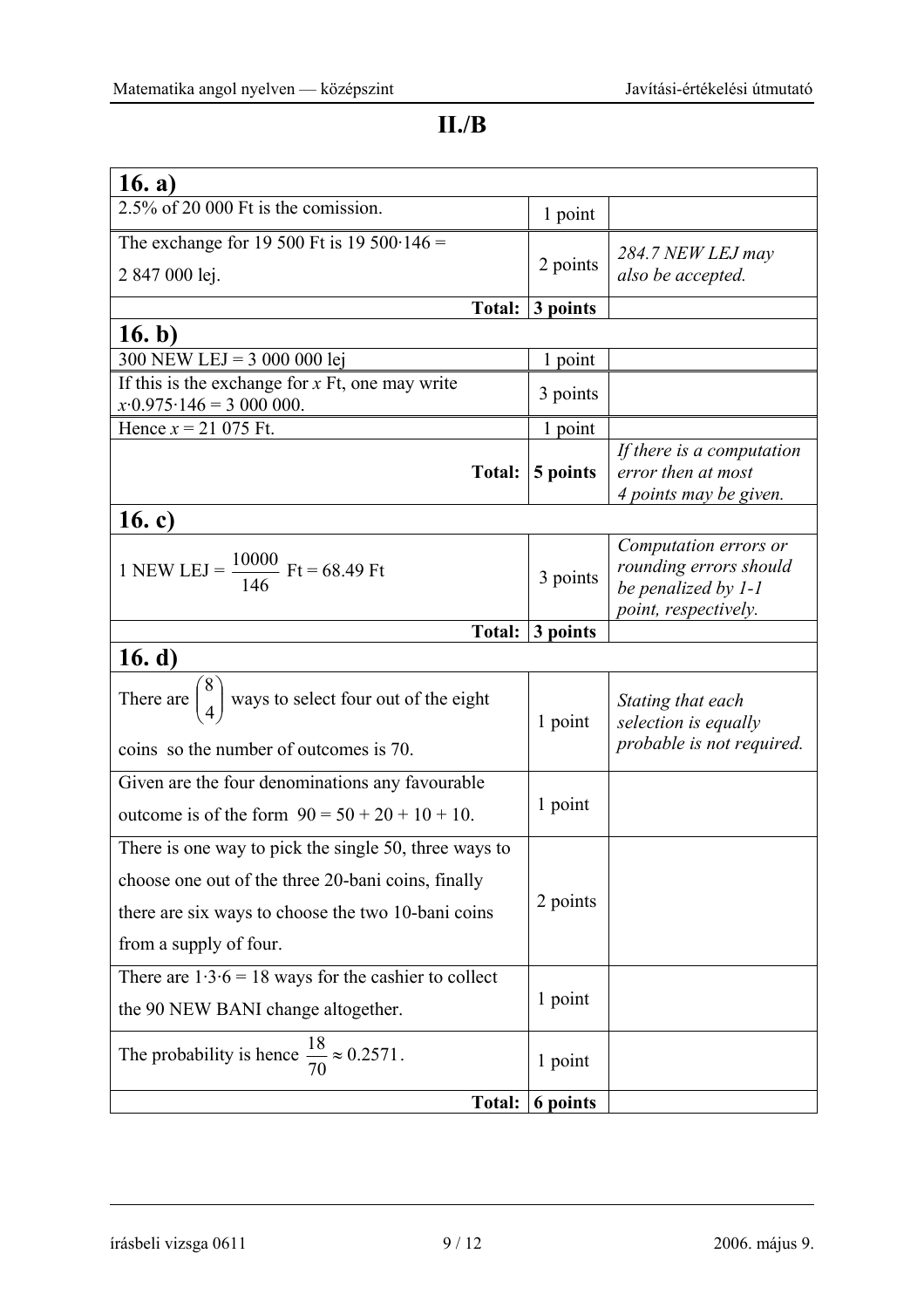| 17. a)                                                                                                         |                 |          |                                                                                                                                  |
|----------------------------------------------------------------------------------------------------------------|-----------------|----------|----------------------------------------------------------------------------------------------------------------------------------|
| $a_3 = 5 \cdot r^2$ ,                                                                                          |                 |          |                                                                                                                                  |
| $a_5 = 5 \cdot r^4$ .                                                                                          |                 | 2 points |                                                                                                                                  |
|                                                                                                                | Total: 2 points |          |                                                                                                                                  |
| 17. b)                                                                                                         |                 |          |                                                                                                                                  |
| $a_4 = 5 + 3d$ ,                                                                                               |                 |          |                                                                                                                                  |
| $a_{16} = 5 + 15d$ .                                                                                           |                 | 2 point  |                                                                                                                                  |
|                                                                                                                | Total: 2 points |          |                                                                                                                                  |
|                                                                                                                |                 |          |                                                                                                                                  |
| <b>17. c)</b><br>$5 \cdot r^2 = 5 + 3d$ ,                                                                      |                 |          |                                                                                                                                  |
| $5 \cdot r^4 = 5 + 15d$ .                                                                                      |                 | 2 points |                                                                                                                                  |
| Eliminating d one gets<br>$r^4 - 5 \cdot r^2 + 4 = 0$ .                                                        |                 | 3 points | Squaring the first<br>equation the common<br>ratio can also be<br>eliminated. The<br>corresponding equation<br>is $d(d-5) = 0$ . |
| This is a quadratic in $r^2$ . The quadratic formula yields<br>1 point                                         |                 |          |                                                                                                                                  |
| $r^2 = 1$ or 4.                                                                                                |                 | 2 points |                                                                                                                                  |
| Hence r is either $\pm$ 1 or $\pm$ 2.                                                                          |                 | 2 points | At most 1 point may be<br>given if the negative<br>values are missing.                                                           |
| Accordingly, $d$ is either 0 or 5.<br>1 points                                                                 |                 |          |                                                                                                                                  |
| Checking the answers against the text of the question.<br>2 points                                             |                 |          |                                                                                                                                  |
| Total: 13 points                                                                                               |                 |          |                                                                                                                                  |
|                                                                                                                |                 |          |                                                                                                                                  |
| 18. a)                                                                                                         |                 |          |                                                                                                                                  |
| The side of length 31.4 cm is the perimeter of the<br>1 point<br>base of the cylinder: $31.4 = 2r \cdot \pi$ . |                 |          |                                                                                                                                  |
| $r \approx 5$ (cm)                                                                                             | 1 point         |          |                                                                                                                                  |
| $V_{\text{cylinder}} = r^2 \cdot \pi \cdot 14$                                                                 | 1 point         |          |                                                                                                                                  |
| The volume of the cylinder is $\approx 1.1$ dm <sup>3</sup> .                                                  | 1 point         |          |                                                                                                                                  |
| <b>Total:</b>                                                                                                  | 4 points        |          |                                                                                                                                  |

írásbeli vizsga 0611 10 / 12 2006. május 9.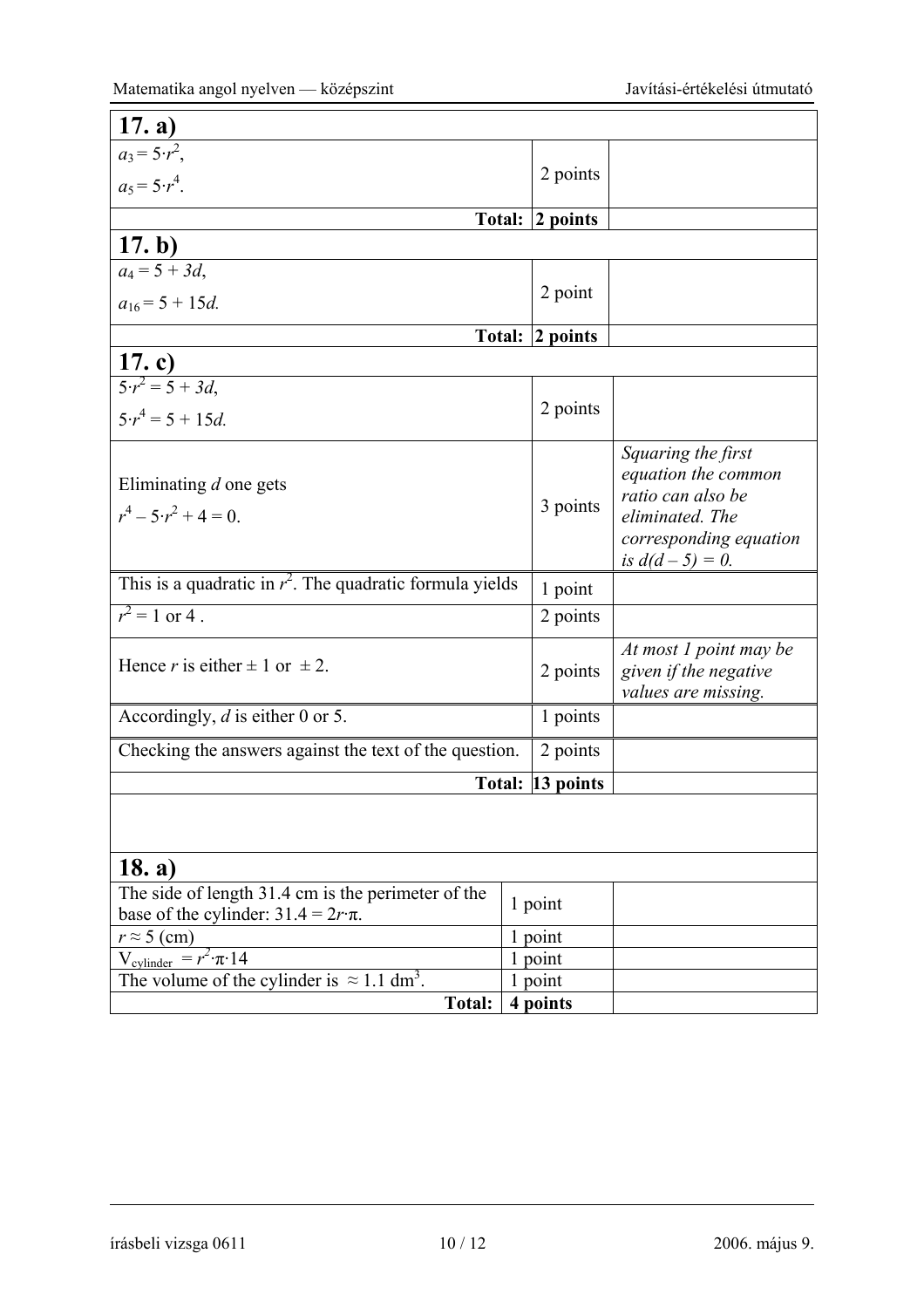| 18. b)                                                                                                                          |          |                                                                                                                   |  |
|---------------------------------------------------------------------------------------------------------------------------------|----------|-------------------------------------------------------------------------------------------------------------------|--|
| R<br>$m = 14$ cm<br>r<br>r                                                                                                      |          |                                                                                                                   |  |
| <b>Total:</b>                                                                                                                   | 2 points |                                                                                                                   |  |
| 18. c)                                                                                                                          |          |                                                                                                                   |  |
| The length $R \cdot \pi$ of the semicircle is equal to the<br>perimeter of the base of the cone: $R \cdot \pi = 2r \cdot \pi$ ; | 1 point* | This point is due even if<br>there is no explanation.                                                             |  |
| therefore $r = \frac{R}{2}$ .                                                                                                   | 1 point  | *These $1+1$ points should<br>be given if the candidate<br>finds thet ratio as a result<br>of any correct method. |  |
| Writing down Pithagoras' theorem for the right                                                                                  |          |                                                                                                                   |  |
| triangle of sides $\frac{R}{2}$ , 14 and R yields                                                                               | 1 point  |                                                                                                                   |  |
| $rac{R^2}{4} + 14^2 = R^2$ .                                                                                                    | 1 point  |                                                                                                                   |  |
| The solution is $R = \frac{28}{\sqrt{3}} \approx 16.2$ cm.                                                                      | 2 points |                                                                                                                   |  |
| <b>Total:</b>                                                                                                                   | 6 points |                                                                                                                   |  |